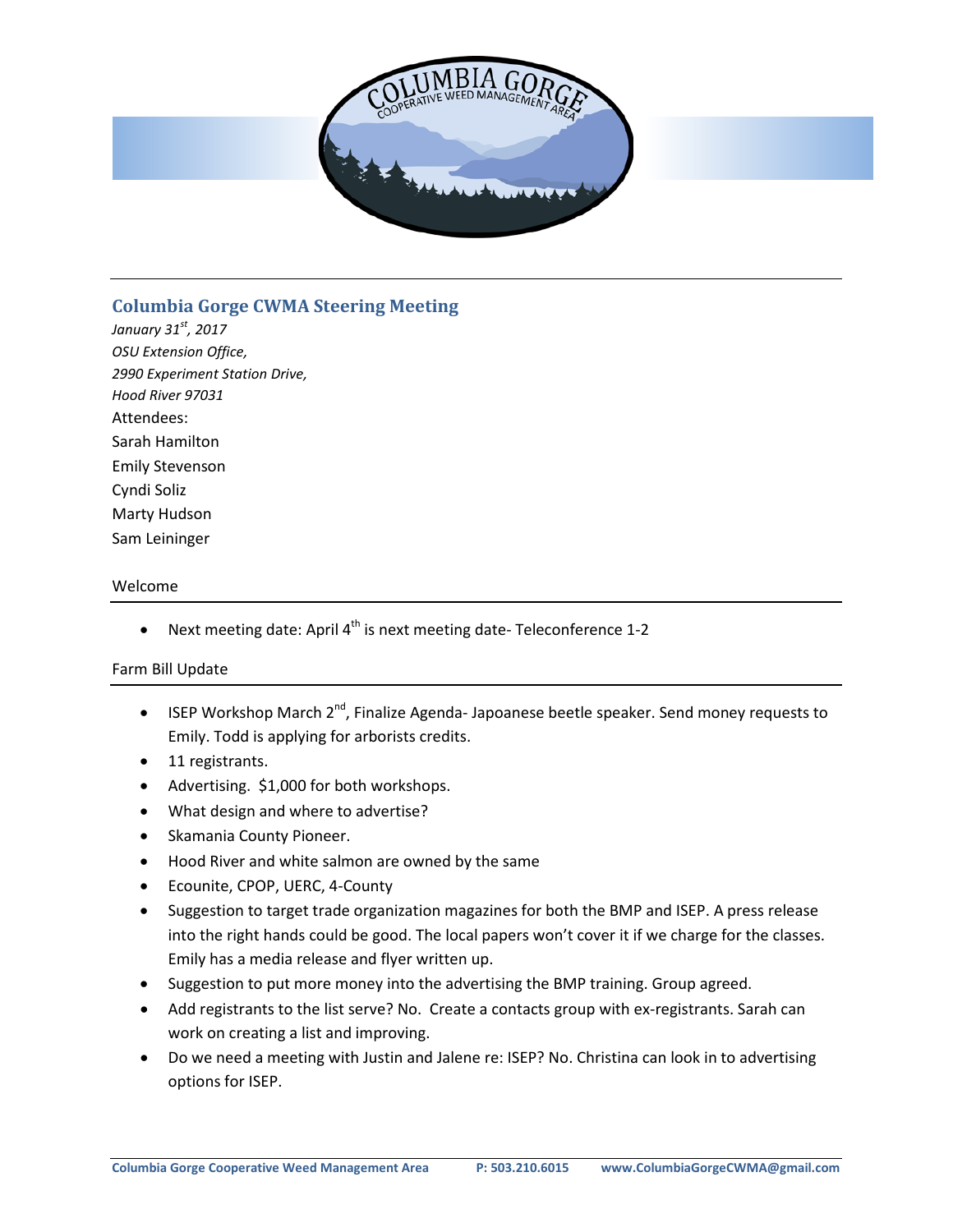

- Sarah will double check with Justin to make sure the Stop the Invasion? Sam suggests that it may make the class look Washington-Centric. We could convince Jalene to have a 'Stop the Invasion' Campaign. Let's throw OISC logo on this as well.
- Emily asked if we could use the OISC logo.
- •
- BMP's Cyndi. Has 1 more to do and then the BMP's are formatted. Cyndi will send them to Sarah. Marty will edit them after Sarah.
- BMP's. –When do we need them? We need to have them done for the 'Stop the Invasion' Training. Emily will let us know the hard deadline.
- Weeds of the Gorge Update- Sam, Christina and Emily have been talking about this. Christina suggested adding houndstongue, spotted knapweed, diffuse knapweed, puncturevine and 2 others. Sam; started to do formatting. It is formatted in InDesign. He has run out of time to give the effort. He hasn't done anything with the format yet. Update the partners list and format. Deadline will be near the 1<sup>st</sup> part of April. BMP's will get printed out quickly. We have \$7000 to spend on printing. Emily will look into the deadline and let us know.
- Emily will make updates and send It to sam.
- Timelines: Sarah can work through the timeline and send out meeting invitations for the followup meetings.

### Coordinator Update

### Financial Update

We invoiced everyone and received \$9000. We have invoiced BLM for \$5000. The agreement with Skamania County will bring more. We need to think about where we want to spend some of the money. Where to spend resources?

Maintaining a slush fund is key.

### Member updates All and the Member updates All and the Member of the All and the Member of the All and the All

Robin can send Katie or roland on the  $24<sup>th</sup>$ . He felt the Courtney Rd area would be best because there is oak release with fire, without fire, and with thinning. Another area- Catherine creek or Rowena dell.